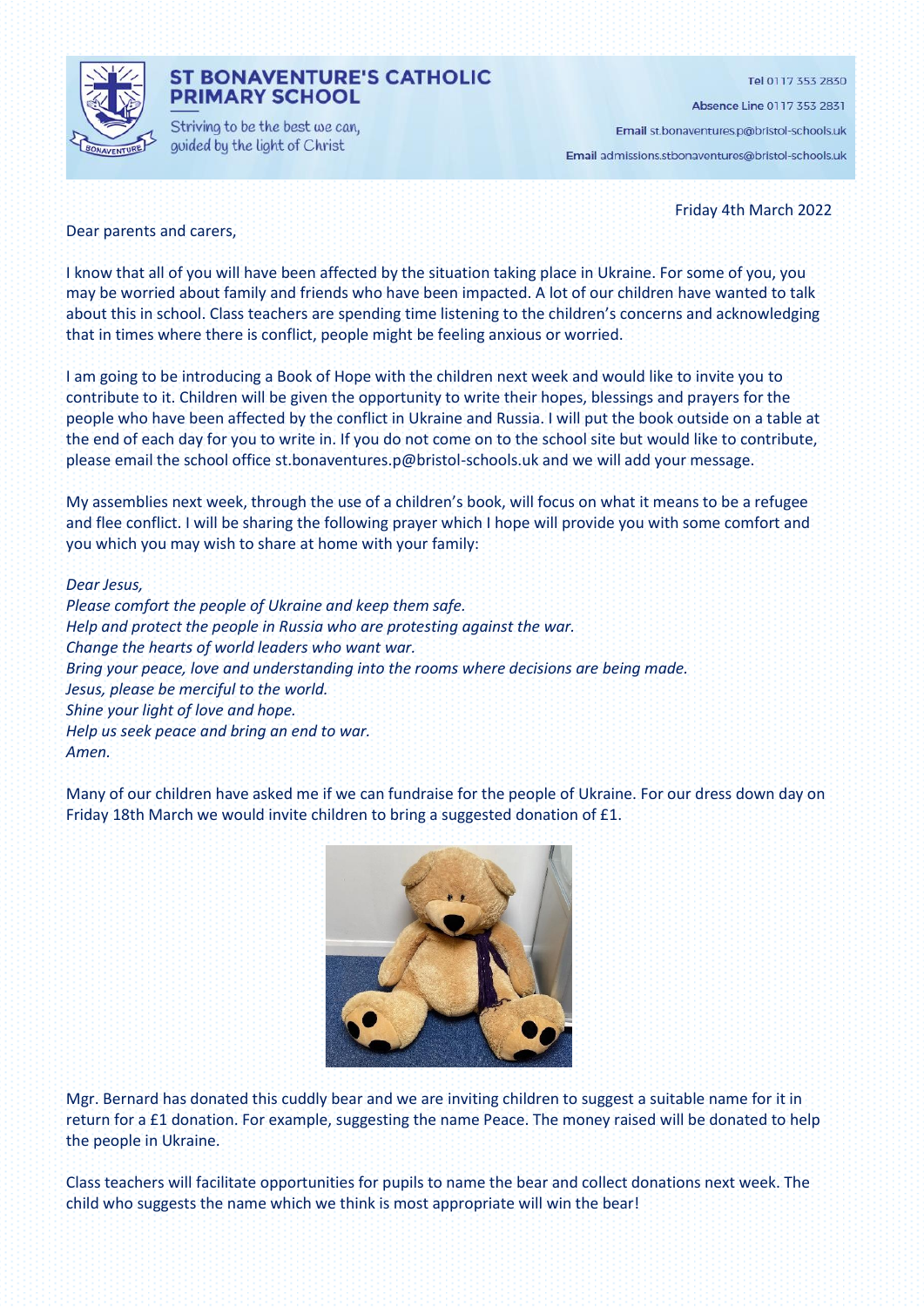### **Parents Evening**

This afternoon at 4pm, you will receive an email from school letting you know the dates for parents evening. This will include information about how to book. Bookings will open from 9am on Saturday  $12^{th}$  March – you will receive another reminder next week.

#### **Help with some decorative writing please…**

We are looking for a parent or friend of the school to help us. We'd like to write the school's vision statement on a wall in the office reception area and need someone who is skilled at writing using a decorative script. If you think you can help please can you email me o[n head.st.bonaventures.p@bristol-schools.uk](mailto:head.st.bonaventures.p@bristol-schools.uk)

#### **Parent curriculum session**

Our parent curriculum information session will take place from 4-5pm on Tuesday 15th March. This will be a virtual event and will take place using Google meet. To access the session please log in using your child's Google log in.

Best,

mis, Rattantire

Sarah Ballantine Headteacher

# **Events week commencing: Monday 7 th March 2022 (MENU week 1)**

Mon 7<sup>th</sup> March: 2.30pm Spelling information session KS1 and KS2 (contact the office to book a space) Fri 11<sup>th</sup> March: 9am Spelling information session KS1 and KS2 (contact the office to book a space) Second hand uniform sale after school

Tues 15<sup>th</sup> March: 4-5pm Parent curriculum information session on Google Meet (use child's login)<br>Thurs 17<sup>th</sup> March: St Patrick's day – children in this house can wear green home clothes to school St Patrick's day – children in this house can wear green home clothes to school

# **World Book Day – thank you for your support!**

We had a wonderful day in school yesterday celebrating World Book Day. The costumes and words you came up with for our Vocabulary Parade were fantastic! Thank you for all your support.

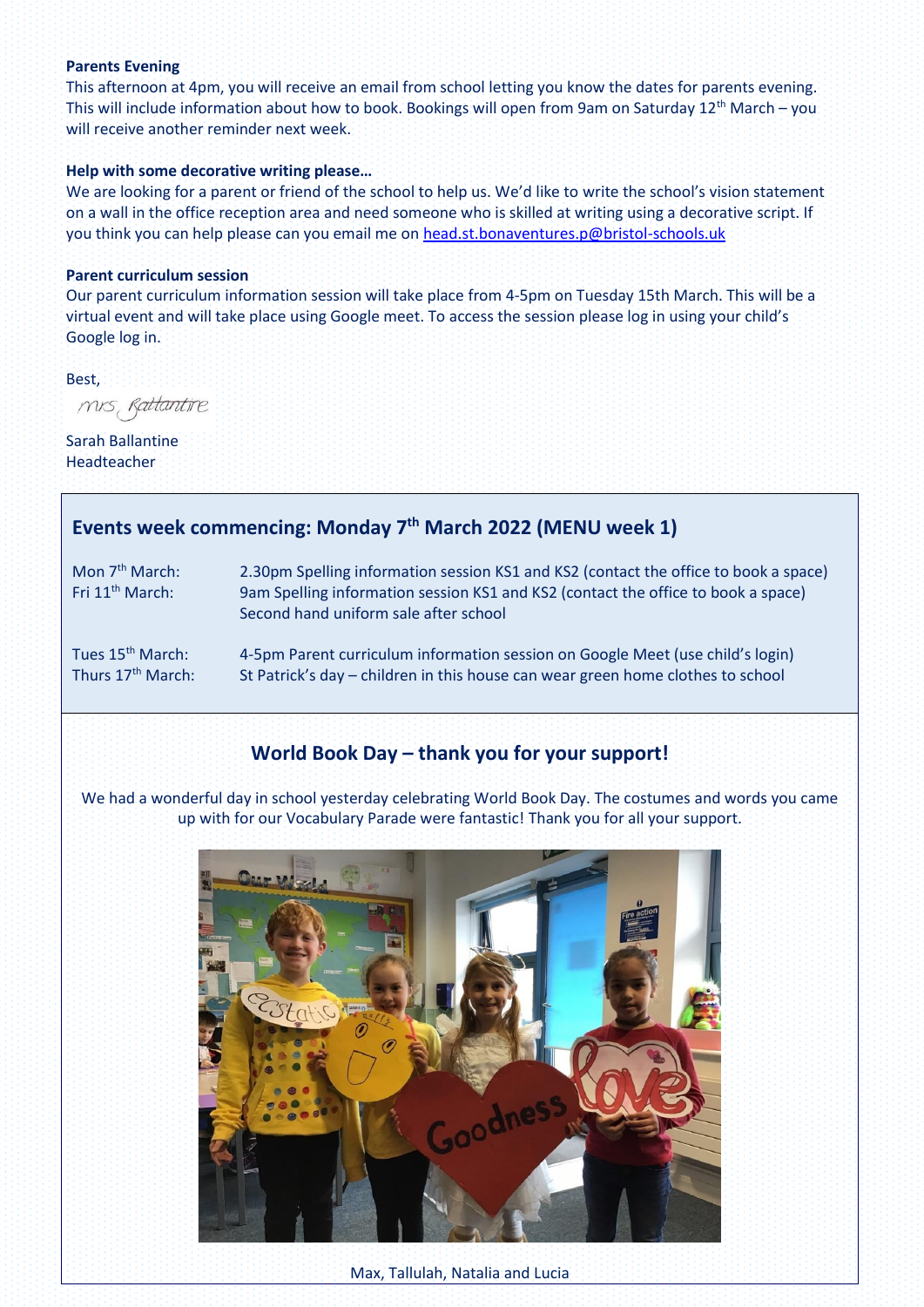## **Window Wanderland**

Window Wanderland is this weekend. Year 4 have designed and made a window for Lynne Fernandes Opticians on Gloucester Road, so please do go and take a look when you're out and about.

## **Parent support group for parents/carers for whom English is an additional language**

We are keen to reintroduce our parent/carer support group for parents/carers for whom English is an additional language. This would be a weekly session which parents/carers could attend and meet with a cup of tea/coffee to talk about school related events. If you would like to find out more about this, please email Tiba Preisner o[n ratiba.preisner@bristol-schools.uk](mailto:ratiba.preisner@bristol-schools.uk)*.* We will then be in touch to arrange an initial meeting at the start of term 4.

## **Message from Mgr Bernard at St Bon's church**

Dear parents and carers,

I need your help please. As I'm sure you're aware, every year the children in Year 3 have a special course to prepare them to make their First Holy Communion. We are hoping to start this in February after half term. I need a group of adults (male and female) to help with this programme. Ideally what I need is about six or more people, with one or two being prepared to take the main lead. This number of people means that you shouldn't need to be there for every session and given the busy lives that you have, this can often make it a lot easier for people to volunteer.

The course has three books – one for the child, one for the parents (so they can follow and help their children) and finally one for the team leaders (to show them what they need to do).

The course will run on a Saturday (whether this is morning or afternoon will depend on what the volunteers decide.)

Please email me if you can help or want more information at [bernard.massey@cliftondiocese.com](mailto:bernard.massey@cliftondiocese.com)

Thank you in advance, Mgr Bernard

## **School wish list**



Government funding to schools has been cut hugely in recent years. In light of this, and to help ease the burden on St Bon's, the school Governors have set up an Amazon wish list of items which would be useful to the school. This provides a straight-forward, practical way for members of the school community to give their support if they can afford to do so.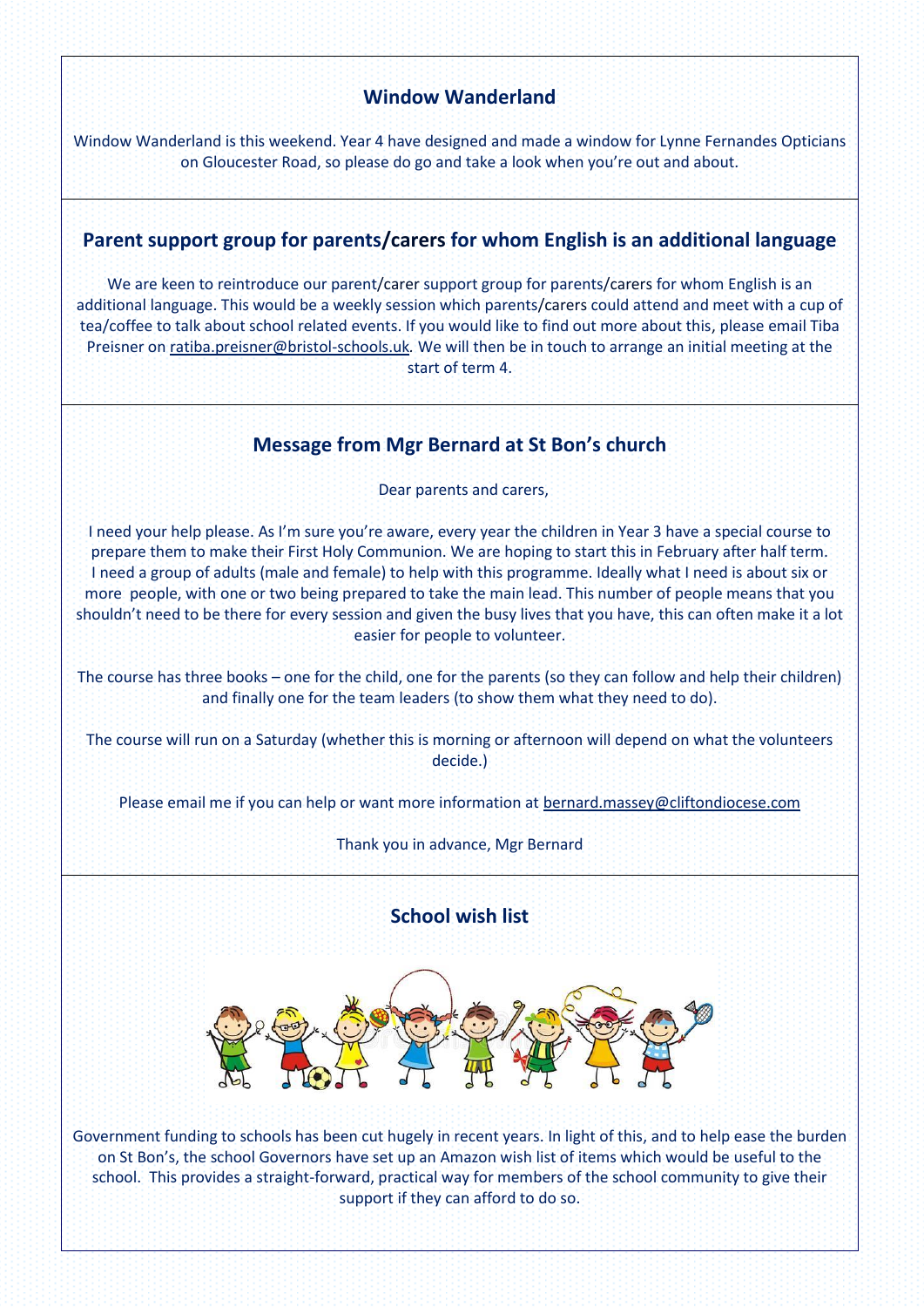One of the objectives on the School Improvement Plan for this year is to provide more opportunities for play to support pupils as they recover from the Covid pandemic. The wish list for this term includes a selection of games and puzzles, chosen by staff at St Bon's.

Please click on the link below to see the list. Items can be posted directly to the school (St Bonaventure's Catholic Primary School, Egerton Road, Bishopston, Bristol, BS7 8HP). Alternatively, you can have items delivered to your home and take them into the school reception. Even better than buying new – if you have any of these things at home or can buy them second hand, you can still mark the item as purchased on the wish list! [https://www.amazon.co.uk/hz/wishlist/ls/159AR9UKDHR3K?ref\\_=wl\\_share](https://www.amazon.co.uk/hz/wishlist/ls/159AR9UKDHR3K?ref_=wl_share)

# **PTFA News [www.stbonsptfa.com](file:///C:/Users/sophi/Documents/Personal/PTFA/www.stbonsptfa.com)** Facebook – St Bons Parents and Carers Instagram - @stbonsptfa Email – [ptfa.stbons@gmail.com](mailto:ptfa.stbons@gmail.com)

## **Form an orderly queue – the Doughnut and Hot Choc Sale is today!**

- ➢ Don't forget to pop along to our doughnut and hot choc sale today, on the school playground from 3.15pm!  $\triangleright$  All pre-orders can be collected from there.
	- ➢ Doughnuts are £1 each, Hot Chocolate is 50p. Cash or contactless payment accepted. Vegan options for both available.
	- ➢ Full list of ingredients and allergens can be found here: Krispy Kreme Nutritionals and Allergens | Krispy Kreme



#### **Second-Hand Uniform**

- $\triangleright$  Once again, many thanks to Ellie Eakins who will be joining us as our PTFA Uniform Rep!
	- $\triangleright$  We will be holding a table top second hand uniform sale in a few weeks (date tbc)
		- ➢ So, save yourself money and a trip to the shops, and buy from your PTFA!
- ➢ If you have BRANDED items in good quality you can donate, particularly for ages 7+ please let us know via

[ptfauniformrep@gmail.com](mailto:ptfauniformrep@gmail.com)

➢ **As always, if anyone needs uniform and finds themselves in financial difficulty, do not hesitate to contact the school who will anonymously pass on requests.**

## **Notice of AGM, Wed 30th March 8pm, Zoom details TBC**

- ➢ The PTFA's Annual General Meeting (AGM) will take place on Wed 30th March 8pm via Zoom.
- $\triangleright$  The AGM is an obligatory meeting held once a year and allows all members (that's you dear reader!) to receive information about our financial performance over the past 12 months, our activities, and confirm/nominate committee posts.
- ➢ We MUST have a minimum attendance of twice the number of committee positions so PLEASE dial in! We would really appreciate it! You don't have to participate (although we would love that), you can simply turn up.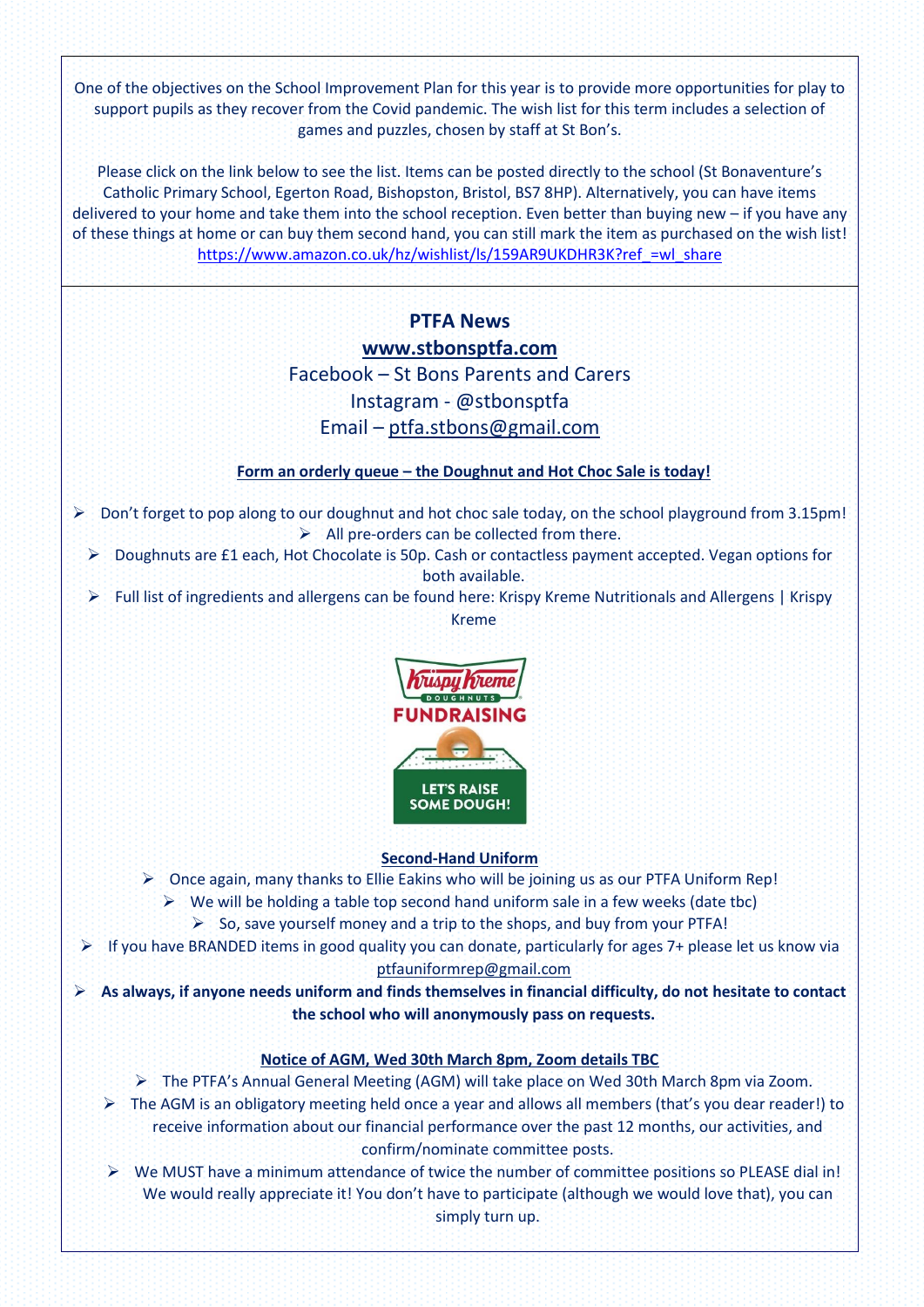# **COMMUNITY NEWS**

## **St Bon's parent who needs help with transport**

One of our parents with two children here at St Bon's has recently moved to Lawrence Weston. The family does not have a car and the bus journey is really difficult (multiple buses across different bus companies). If you would be interested in earning a small amount of money to go and collect the girls at about 8am and bring them to St Bon's, please get in touch with Mrs Benians in the office [clare.benians@bristol-schools.uk](mailto:clare.benians@bristol-schools.uk) Even if you could only help on a few days a week, that would be great.

### **Fundraising by one of our pupils**

One of our 2C pupils is taking part in some fundraising for Great Ormond Street Hospital. She will be taking part in the challenge to swim 5km (200 lengths of our local pool) in March to raise money for charity. If you would like to donate, please use the link below.

### <https://www.facebook.com/donate/234373738907429/>

### **Job opportunity #1 - St Bon's Church**

Mgr. Bernard has a vacancy for an Office Administration Manager based in the Presbytery at St Bon's church. This new role combines the 2 previous roles of Admin & Media.

The necessary skills required are,

- a good knowledge of Computing and the Microsoft packages of Word, Excel, Access and Publisher;
- along with an ability to use the major media platforms of Twitter, Instagram & Facebook.

The successful candidate will be the first point of contact with parishioners and the public and so needs good communication skills.

The job is for Term time only and is for 20 hours per week made up of a 4 or 5 day week. The rate of pay is £10.00 per hour.

For further information please email Mgr. Bernard at bernard.massey@cliftondiocese.com